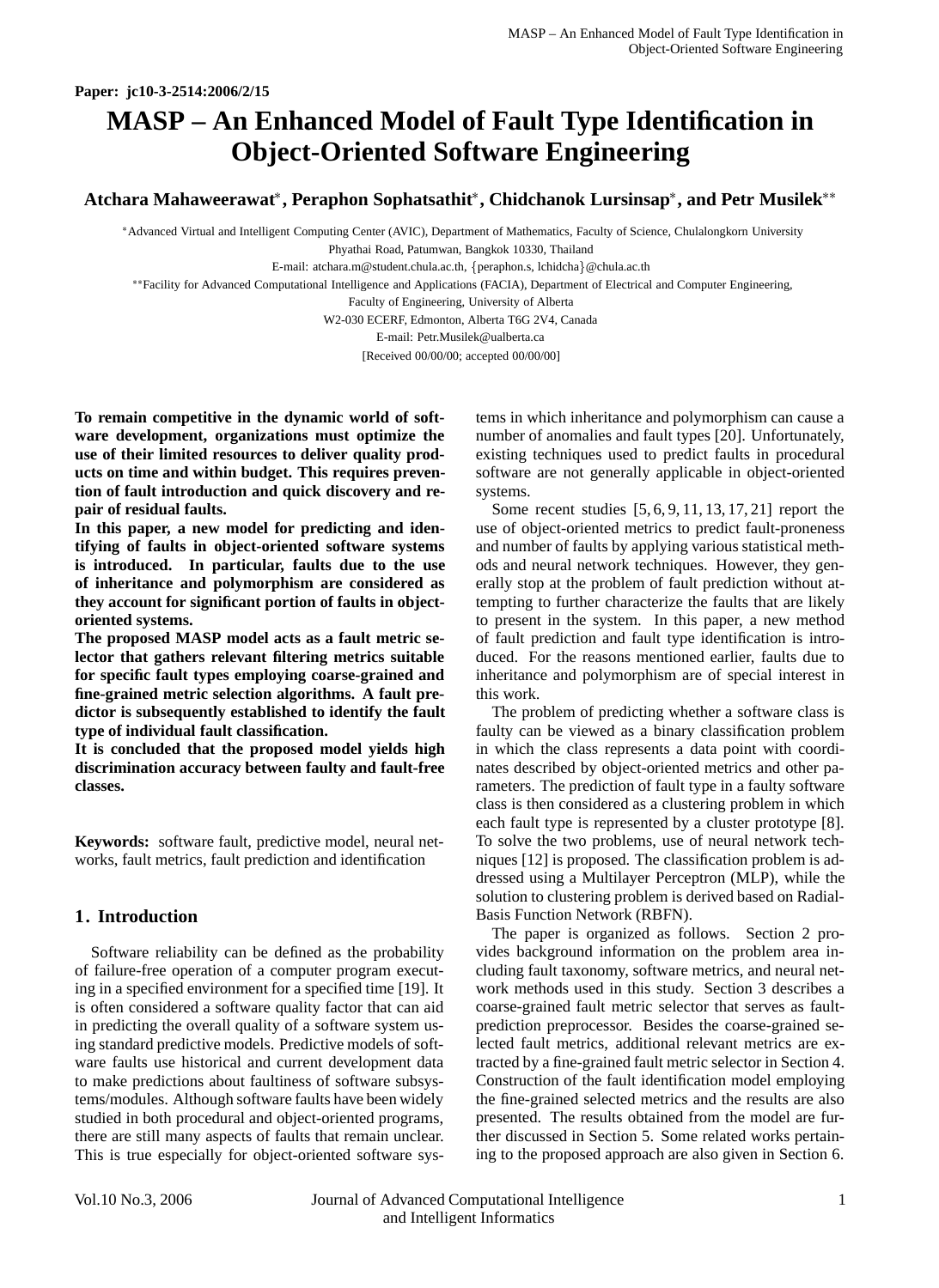**Table 1.** Fault and anomalies due to inheritance and polymorphism.

| Acronym     | <b>Fault/Anomaly</b>                          |
|-------------|-----------------------------------------------|
| SDA         | <b>State Definition Anomaly</b>               |
| <b>SDIH</b> | <b>State Definition Inconsistency</b>         |
| <b>SDI</b>  | <b>State Definition Incorrectly</b>           |
| <b>IISD</b> | <b>Indirect Inconsistent State Definition</b> |
| <b>SVA</b>  | <b>State Visibility Anomaly</b>               |

**Table 2.** Syntactic inheritance patterns.

| Acronym     | <b>Syntactic Pattern</b>                          |
|-------------|---------------------------------------------------|
| <b>ECE</b>  | Extension method Calls another Extension method   |
| ECI         | Extension method Calls Inherited methods          |
| <b>ECR</b>  | Extension method Calls Refining method            |
| <b>EDIV</b> | Extension method Defines Inherited state Variable |
| RCE         | Refining method Calls Extension method            |
| RCI         | Refining method Calls other Inherited method      |
| RCR         | Refining method Calls another Refining method     |
| <b>RCOM</b> | Refining method Calls Overridden Method           |
| <b>RDIV</b> | Refining method Defines Inherited state Variable  |
| <b>RUIV</b> | Refining method Uses Inherited state Variable     |

**Table 3.** Software metrics from a software tool.

| <b>Software Metrics</b>                   |
|-------------------------------------------|
| AvgCyclomatic                             |
| AvgCyclomaticModified                     |
| AvgCyclomaticStrict                       |
| AvgLine                                   |
| AvgLineCode Average line code             |
| CountClassBase                            |
| CountClassCoupled (CBO)                   |
| CountClassDerived (NOC)                   |
| <b>CountDeclClass</b>                     |
| CountDeclInstanceMethod (NIM)             |
| CountDeclInstanceVariable (NIV)           |
| CountDeclInstanceVariablePrivate          |
| CountDeclInstanceVariableProtected        |
| CountDeclInstanceVariablePublic           |
| CountDeclMethod (WMC)                     |
| CountDeclMethodAll (RFC)                  |
| CountDeclMethodFriend                     |
| <b>CountDeclMethodPrivate</b>             |
| CountDeclMethodProtected                  |
| CountDeclMethodPublic                     |
| CountLine                                 |
| CountLineCode                             |
| MaxCyclomatic                             |
| MaxCyclomaticModified                     |
| MaxCyclomaticStrict                       |
| MaxInheritanceTree (DIT)                  |
| PercentLackOfCohesion (LCOM)              |
| Number of Parents(NOP)                    |
| Number of Direct Base classes(DirBase)    |
| Number of Indirect Base Classes (IndBase) |
| Number of Descendants (NOD)               |

Finally, the main conclusion and direction of future work are given in Section 7.

# **2. Background**

## **2.1. Neural Networks**

This study employs two neural network techniques as the underlying mechanisms for fault prediction, namely, Multilayer Perceptron (MLP) and Radial-Basis Function Networks (RBFN). The former helps cluster input data into appropriate fault categories, whereas the latter com-

**Table 4.** Fault/anomaly types identified by syntactic patterns and parameters.

| Pattern/         | <b>Fault Type</b>       |                         |                         |                         |                         |
|------------------|-------------------------|-------------------------|-------------------------|-------------------------|-------------------------|
| <b>Parameter</b> | SDA                     | <b>SDIH</b>             | SDI                     | <b>IISD</b>             | SVA                     |
| <b>ECE</b>       | $\overline{X}$          |                         |                         |                         |                         |
| ECI              | $\overline{\text{X}}$   |                         |                         |                         | $\overline{\text{X}}$   |
| <b>ECR</b>       | X                       |                         |                         |                         |                         |
| <b>EDIV</b>      | $\overline{\text{X}}$   |                         | $\overline{X}$          | $\overline{X}$          |                         |
| <b>RCE</b>       | X                       |                         | X                       | $\overline{\mathbf{x}}$ |                         |
| RCI              | $\overline{\text{X}}$   |                         | $\overline{\text{X}}$   |                         | $\overline{\mathbf{x}}$ |
| RCR              | $\overline{\mathbf{x}}$ |                         | $\overline{\mathbf{x}}$ |                         |                         |
| <b>RCOM</b>      | X                       |                         | X                       |                         |                         |
| <b>RDIV</b>      | $\overline{\mathbf{x}}$ | $\overline{\mathrm{X}}$ | $\overline{\text{X}}$   |                         |                         |
| <b>RUIV</b>      |                         | $\overline{\mathrm{x}}$ |                         |                         |                         |
| <b>NMI</b>       | $\overline{\mathrm{X}}$ | $\overline{\mathbf{x}}$ | $\overline{\mathrm{x}}$ |                         | $\overline{\text{X}}$   |
| <b>NME</b>       | $\overline{\text{X}}$   |                         | $\overline{\mathrm{X}}$ | $\overline{\mathrm{X}}$ | $\overline{\text{X}}$   |
| <b>NMR</b>       | $\overline{\mathbf{x}}$ | $\overline{\mathbf{x}}$ | $\overline{\mathbf{x}}$ | $\overline{\mathbf{x}}$ | $\overline{\mathbf{x}}$ |
| <b>DepIV</b>     | $\overline{\text{X}}$   |                         |                         |                         |                         |
| <b>DiffOvrrI</b> |                         |                         | $\overline{\text{X}}$   |                         |                         |
| <b>DiffDef</b>   |                         |                         | $\overline{\text{X}}$   |                         |                         |
| <b>NDTRAM</b>    | $\overline{\text{X}}$   |                         | X                       |                         |                         |
| <b>NDVRAM</b>    | $\overline{\text{X}}$   |                         | $\overline{\text{X}}$   |                         |                         |
| <b>NDTRM</b>     | $\overline{\mathrm{X}}$ |                         | $\overline{\mathrm{X}}$ |                         |                         |
| <b>NDVRM</b>     | $\overline{\text{X}}$   |                         | $\overline{X}$          |                         |                         |
| <b>OVrrMet</b>   | $\overline{\text{X}}$   |                         | $\overline{\mathrm{X}}$ |                         |                         |
| <b>NTIMet</b>    | $\overline{\mathrm{X}}$ |                         | $\overline{\mathrm{X}}$ |                         |                         |
| <b>NVIMet</b>    | $\overline{\mathbf{x}}$ |                         | $\overline{\mathbf{x}}$ |                         |                         |
| <b>NTOVrrMet</b> | $\overline{\text{X}}$   |                         | $\overline{X}$          |                         |                         |
| <b>NVOVrrMet</b> | $\overline{\text{X}}$   |                         | $\overline{\text{X}}$   |                         |                         |
| <b>IdenVar</b>   |                         | $\overline{\text{X}}$   |                         |                         |                         |
| <b>ImRef</b>     |                         | X                       |                         |                         |                         |
| <b>IPriV</b>     |                         |                         |                         |                         | X                       |
| <b>RIpriV</b>    |                         |                         |                         |                         | $\overline{\text{X}}$   |

putes the fault types so obtained via curve-fitting approximation. Their procedural details can be found in [12].

## **2.2. Fault Categories and Software Metrics**

Inheritance and polymorphism provide many benefits in creativity, efficiency, and reuse of object-oriented software development. However, they can cause a number of anomalies and faults [20]. This study focuses on five fault types incurred by the use of polymorphism shown in **Table 1**.

A number of parametric measurements are introduced as faulty causes, i.e., number of appearances of syntactic fault pattern [3], and syntactic and structural measures. The metrics are summarized in **Tables 2**, **3**. Further details of each metric can be found in [1, 3, 7]. The parametric measurements are categorized according to the above five fault types shown in **Table 4**.

Besides the number of appearances of the patterns and software metrics described in [3, 7], additional parameters are defined for this study as follows:

- **Number of inherited methods (NMI):** This parameter can be used with ECI, EDIV, RCI, RDIV, and RUIV [3] patterns to detect SDA, SDI, SDIH, and SVA faults.
- **Number of extension methods (NME):** This parameter can be used with ECE, ECI, ECR, EDIV, and RCE [3] patterns to detect SDA, SDI, IISD, and SVA faults.
- **Number of refining methods (NMR):** This parameter can be used with ECR, RCE, RCI, RCR, RCOM,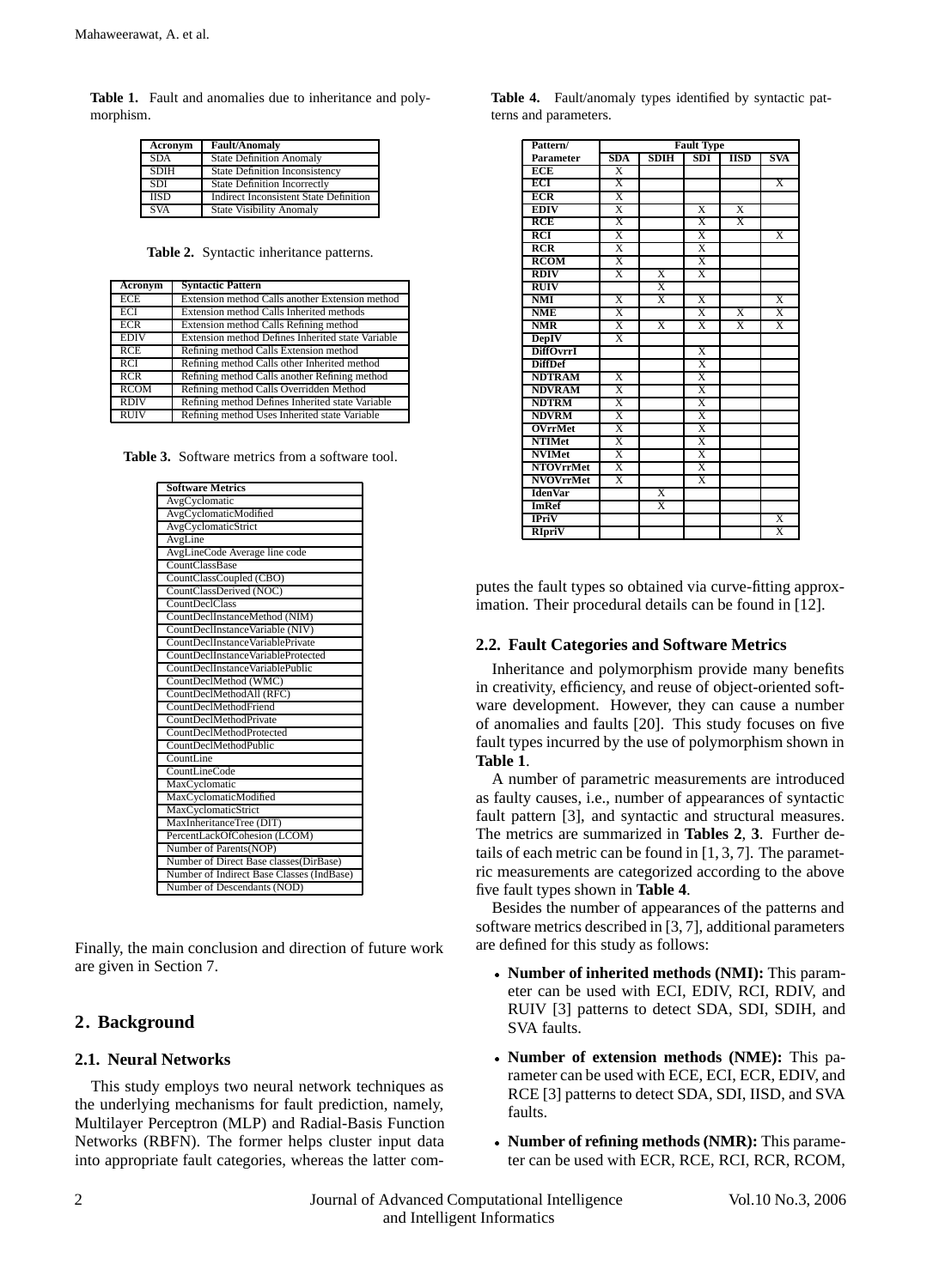RDIV, and RUIV [3] patterns to detect SDA, SDI, SDIH, IISD, and SVA faults.

- **Number of methods dependent on the inherited variable which is defined in the descendant class (DepIV):** This parameter can be used with ECE, ECI, ECR, EDIV, and RCE [3] patterns to detect faults of SDA type. If an extension method defines a state variable *v* and there is another method that depends on *v*, then an SDA exists.
- **Number of portions that the inherited variable is defined differently in the inherited method from the overridden method in the indirect base class (DiffOvrrI):** This parameter can be used with the RCI [3] pattern to detect faults of SDI type. If a refining method calls an inherited method *i* instead of the overridden method *o* and *i* defines the same state variable as those in the overridden method but the result of definition is different, then an SDI fault appears.
- **Number of portions that the inherited variable is defined differently from the ancestor (DiffDef):** This parameter can aid EDIV, RCE, RCR, RDIV, and RCOM [3] patterns to detect an SDI fault. If an extension method *e* or a refining method *r* defines an inherited variable in the manner that is different from the ancestor, then an SDI fault occurs. If a refining method calls the extension method *e* or the refining method *r*, an SDI fault also appears.

Comparisons between state variables in the ancestor class and those in the descendant class are as follows:

- **Number of variable types defined in the ancestor method which is refined in the descendant class (NDTRAM)**
- **Number of variables defined in the ancestor method which is refined in the descendant class (NDVRAM)**
- **Number of variable types defined in the refining method of the descendant class (NDTRM)**
- **Number of variables defined in the refining method of the descendant class (NDVRM)**

All four parameters above can be used with ECR, RCR, RDIV, and RCOM [3] patterns to detect the SDA and SDI faults. If a refining method *r* does not define the same set of state variables as in the ancestor class, an SDA fault appears. An SDA fault also exists if an extension method or another refining method calls the refining method *r*. Moreover, if the refining method *r* calls an overridden method *o* and defines additional state variables not defined by *o*, the SDA fault will be introduced.

If *r* defines the same set of state variables as overridden method *o* does but the definition is different, then an SDI fault occurs.

 **Number of overridden methods of the indirect base class (OvrrMet):** This parameter can help the RCI [3] pattern detect the faults of SDA and SDI types when the inherited methods are called instead of the overridden methods.

Comparisons between state variables in the inherited methods and those in the overridden methods are as follows:

- **Number of variable types defined in the inherited method which are called instead of the overridden method (NTIMet)**
- **Number of variable types defined in the overridden method of the indirect base class (NTOVrrMet)**
- **Number of variables defined in the inherited method which is called instead of the overridden method (NVIMet)**
- **Number of variables defined in the overridden method of the indirect base class (NVOVrrMet)**

All four parameters above can be used with the RCI [3] pattern to detect the faults of SDA and SDI types. If a refining method *r* calls an inherited method *i* instead of an overridden method *o* and the method *i* does not define the same set of state variables as in the method *o*, then an SDA fault exists.

However, if *i* defines the same set of state variables as *o* does but the definition is different, an SDI fault appears.

- **Number of identical name variables (IdenVar):** This parameter can be used with RDIV and RUIV [3] patterns to detect an SDIH fault.
- **Number of implicit references of the identical name variable (ImRef):** This parameter can be used with RDIV and RUIV [3] patterns and the parameter IdenVar to detect an SDIH fault. If there is a state variable *v* whose name is identical to one that is inherited and that is defined by a refining method, an SDIH fault exists. An SDIH fault will also occur if a refining method uses *v* to define an inherited state variable with the implicit reference.
- **Number of called inherited methods that define or use private variable (IPriV):** This parameter can be used with the RCI [3] pattern to detect an SVA fault. If a refining method *r* calls an inherited method *i* to modify a state variable which is declared private in the indirect base class, an SVA fault is likely to occur.
- **Number of refining methods in the ancestor class that are inherited to the descendant class (RIpriV):** This parameter can be used with the RCI [3] pattern and the parameter IPriV to detect an SVA fault. If a refining method *r* calls an inherited method *i* to modify a state variable which is declared private in an indirect base class and the method of the direct base class which inherited *i* is refined and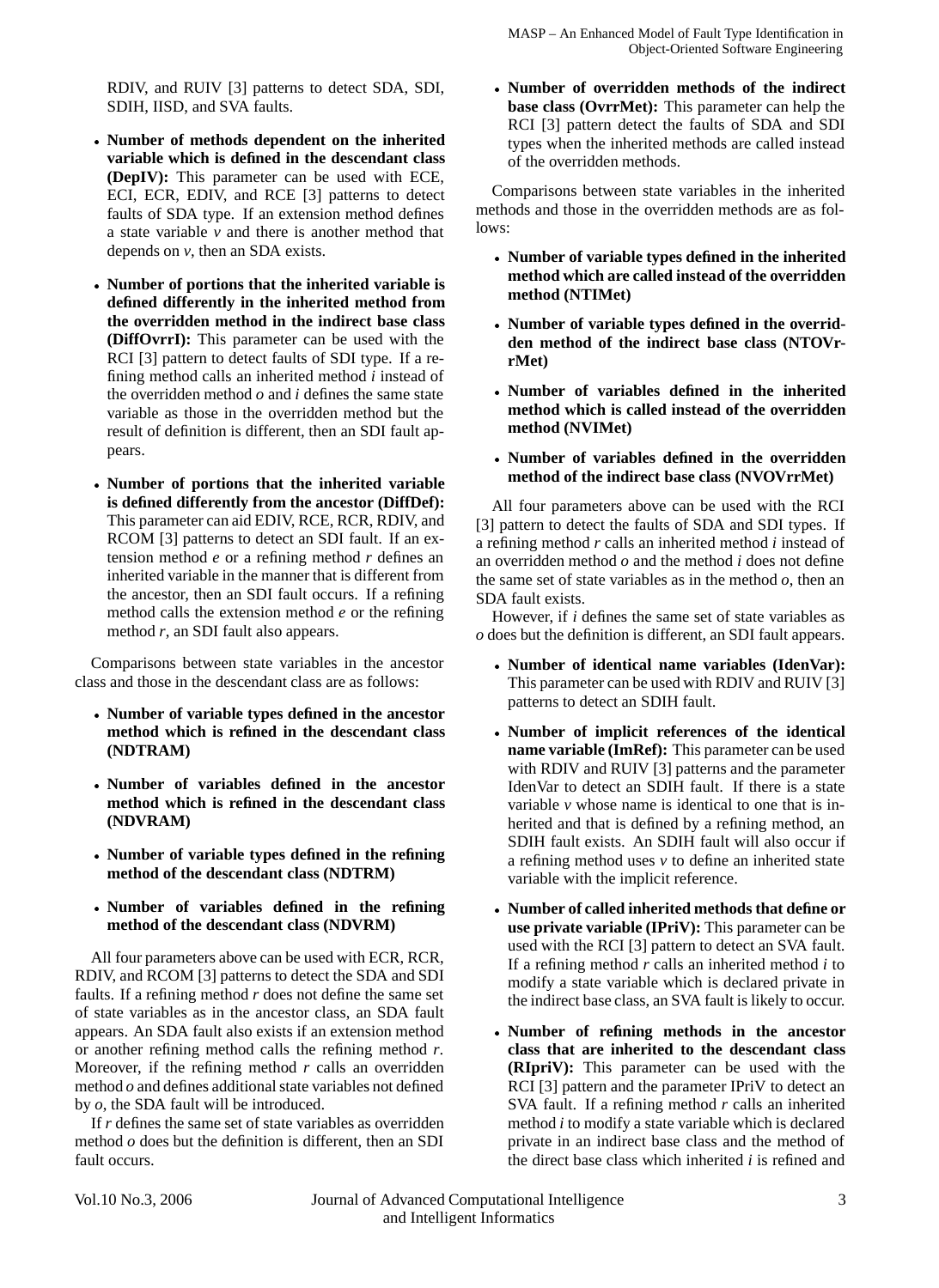

**Fig. 1.** Diagram of MASP fault identification model construction.

not consistent with the original method in the indirect base class, then an SVA fault appears.

#### **2.3. Fault Analysis**

In this study, a set of source code is examined to analyze faults that exist in software systems. Fault analysis consists of two parts; faultiness prediction and fault type identification.

A faultiness predictive model has been constructed based on software characteristics to predict whether the considered software is faulty or fault-free. A set of predetermined software metrics are used as the principal characterization attributes of software, while neural network techniques are applied to build the predictive model. In our previous work [16], two faultiness predictive models were built based on eleven software metrics with the help of multilayer perceptron (MLP) for the first model and Radial-basis function network (RBFN) for the second model. The results yielded prediction accuracy of 60% and 83%, respectively. Since some software metrics used in prior work are suitable only for structured software, additional object-oriented software metrics have been employed. A fault identification model named MASP is introduced. The MASP model consists of two stages, namely, faultiness prediction (or coarse-grained) stage and fault type identification (or fine-grained) stage. This is depicted in **Fig.1**.

In the faultiness prediction stage, a coarse-grained metric selection algorithm is proposed to extract the vital fault metrics that affect fault proneness. A faultiness predictive model is applied to extract faulty classes using multilayer perceptron with back-propagation learning algorithm.

Since the metrics selected by coarse-grained method do not contain adequate trace provisions for identifying fault type from the faulty classes so obtained, a fine-grained metric selection algorithm is presented to enhance trace identification capability with the help of other relevant metrics. A fault type identification model is constructed using radial-basis function network (RBFN). The MASP approach identifies not only fault type residing in the

**Table 5.** Training and test data sets.

| Fault       |          |      | в                |      |          |      |
|-------------|----------|------|------------------|------|----------|------|
| Category    | training | test | training         | test | training | test |
| Fault-free  | 400      | 100  | $2\overline{73}$ | 75   | 284      | 87   |
| <b>SDA</b>  | 80       | 20   | 95               | 33   | 98       | 22   |
| <b>SDIH</b> | 80       | 20   | 116              | 14   | 91       | 21   |
| SDI         | 80       | 20   | 91               | 31   | 126      | 25   |
| <b>IISD</b> | 80       | 20   | 102              | 27   | 112      | 19   |
| <b>SVA</b>  | 80       | 20   | 123              | 20   | 89       | 26   |
| Total       | 800      | 200  | 800              | 200  | 800      | 200  |

faulty classes, but also determines the degree of various impacts on which each fault type has. This is carried out by means of an algorithm which considers the metrics associating with the hidden nodes in the hidden layer of the model and their corresponding weights. Details on how the algorithm works will be elucidated in the sections that follow.

# **3. Faultiness Prediction – A Coarse-Grained Approach**

The experiments have been carried out using 3,000 C++ classes from different sources: complete applications, individual algorithms, sample programs, and various other sources on the Internet. The classes were written by different developers. The size of the classes varies between 100 and 500 lines of code. Such composition of experimental data provides a good mixture necessary for obtaining general predictive models.

Of all the 3,000 classes, half of them were representatives of faulty samples and the other half were fault-free samples. The faulty samples were divided into five groups of 300 classes, having each fault type code listed in **Table 1** inserted according to syntactic patterns in [3]. All faulty and fault-free samples were measured with 60 software metrics and fault parameters given in [1, 3].

The data were normalized to 0 and 1, and randomly grouped into three sets, namely, A, B, and C. Each group was divided into an 800-class training set and a 200-class test set. **Table 5** shows the number of software classes in each fault type per set.

All 60 software metrics and fault parameters were applied to the experimental data. However, not all software metrics and fault parameters contributed to faultiness of the software classes. Therefore, it was necessary to select only the relevant metrics and fault parameters in order to filter out the irrelevant ones. Some researches [5, 6, 9, 10, 22] employed univariate logistic regression analysis and Principal Component Analysis (PCA) as a preprocessing scheme to extract only suitable object-oriented metrics for predictive model construction. Because the statistical and mathematical methods are black box which cannot explain the reasoning behind the metric selection [14], a new algorithm to select the relevant attributes is proposed. In the following discussion, both software metrics and fault parameters are simply referred to as metrics.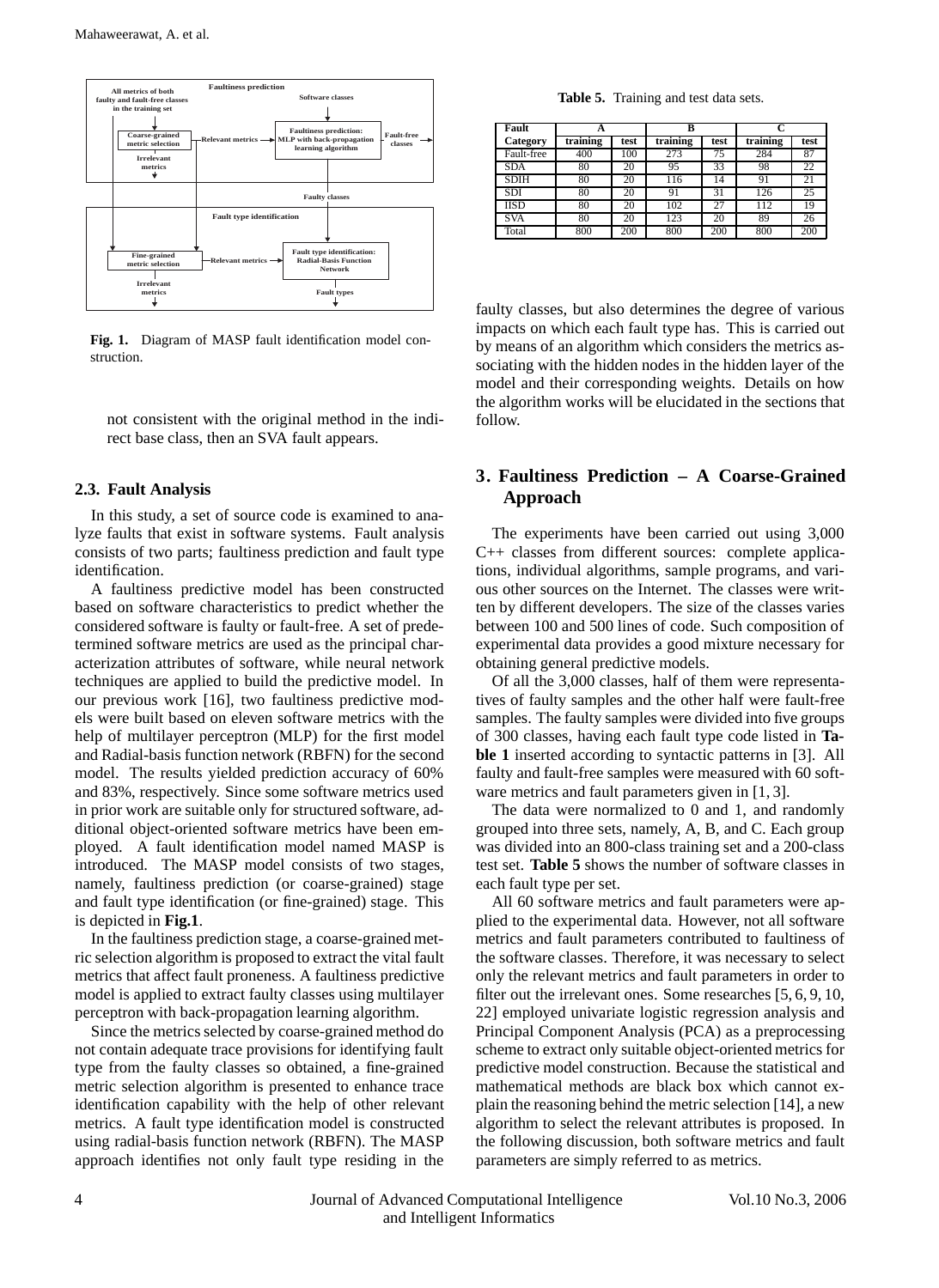- 1. Separate the training set into two sets, namely, faultfree set for fault-free classes and faulty set for faulty classes.
- 2. In the fault-free set, calculate the average value of each metric.

$$
AvgNFM_i = \frac{\sum_{j=1}^{p} x_i^j}{p}
$$

where  $AvgNFM_i$  is the average value of metric *i* in the fault-free set,  $i = \{1, 2, \ldots, m\}$ , *m* is the number of metrics,  $j = \{1, 2, \ldots, p\}$ , p is the number of faultfree classes in the fault-free set, and  $x_i^j$  is the value of metric *i* of the fault-free class *j*.

3. In the faulty set, calculate the average value of each metric.

$$
AvgFTM_i = \frac{\sum_{k=1}^{q} y_i^k}{q}
$$

where  $AveFTM_i$  is the average value of metric *i* in the faulty set,  $i = \{1, 2, \ldots, m\}$ , *m* is the number of metrics,  $k = \{1, 2, \ldots, q\}$ , *q* is the number of faulty classes in the faulty set, and  $y_i^k$  is the value of metric *i* of the faulty class *k*.

4. Calculate the relative difference of the average value of each metric between the fault-free and faulty sets.

$$
DiffAvgM_i = \frac{|AvgNFM_i - AvgFTM_i|}{(AvgNFM_i + AvgFTM_i)} \times 100
$$
 was  
ing

where  $DiffAvgM_i$  is the relative difference of the average value of metric *i* between the fault-free and faulty sets.

5. Select the metrics having the average relative difference above the selected threshold.

Applying the above selection algorithm using the threshold value of 50 to the training set A, eleven metrics were obtained.

There are feature selection techniques used in [5, 6, 9, 10, 22], i.e., univariate logistic regression, multivariate logistic regression, Principal Component Analysis (PCA), and an unsupervised method presented in [18]. We compared the performance of our model with other approaches. Different techniques were applied to find a subset of proper metrics, including the above pre-selected metrics, for faultiness predictive model using MLP with back-propagation learning algorithm based on the above pre-selected metrics. The objective of the models is to correctly classify the data points into fault-free and fault groups. The structure of each faultiness predictive model consists of input nodes with respect to the selected metrics in the input layer, 15 hidden nodes in the hidden layer, and 1 output node in the output layer.

The expected output value computed from the output node of each model would be zero for the fault-free class **Table 6.** Results from faultiness predictive models based on sets of metrics obtained from different metric selection techniques.

| <b>Metric selection technique</b>     | <b>Test set</b> |        |        |
|---------------------------------------|-----------------|--------|--------|
|                                       |                 |        |        |
| Univariate logistic regression        | 90.00%          | 87.20% | 88.00% |
| Multivariate logistic regression      | 92.50%          | 88.10% | 88.20% |
| Principal component analysis          | 77.50%          | 74.60% | 72.50% |
| An unsupervised method [Mitra]        | 68.50%          | 70.40% | 67.20% |
| Random selection                      | 76.00%          | 75.10% | 74.40% |
| The proposed coarse-grained algorithm | 95.50%          | 94.90% | 95.40% |

**Table 7.** The selected metrics obtained from applying univariate logistic regression, multivariate logistic regression, and the proposed coarse-grained algorithm to training set A.

| <b>Univariate</b><br>logistic<br>regression | <b>Multivariate</b><br>logistic<br>regression | The proposed coarse-grained<br>algorithm |
|---------------------------------------------|-----------------------------------------------|------------------------------------------|
| ImRef                                       | NOD                                           | NOC                                      |
| <b>DiffDef</b>                              | <b>ImRef</b>                                  | CountDeclInstanceVariableProtected       |
| DiffOVrrI                                   | DiffDef                                       | CountDeclMethodProtected                 |
| RIpriV                                      | DepIV                                         | <b>NOD</b>                               |
|                                             | RIpriV                                        | <b>ECE</b>                               |
|                                             |                                               | <b>ECR</b>                               |
|                                             |                                               | ImRef                                    |
|                                             |                                               | DiffDeff                                 |
|                                             |                                               | DiffOVrrI                                |
|                                             |                                               | DepIV                                    |
|                                             |                                               | RIpriV                                   |

and one for the faulty class. The actual output was carried out during the training process. Each output value was computed from sigmoid function in batch mode using a 0.35 learning rate value, along with the adjusted weights (in accordance with the delta rule without a momentum term), and input values. The training process terminated when the error was less than 0.001 or reached 1000 epoches. The output values so obtained ranging between 0 and 1 were indecisive for data classification. Setting an acceptance ratio at 0.55, a data point could be classified as a faulty class if the output of MLP was greater than this value. Otherwise, it would be a fault-free class. The comparative results of the experiments are depicted in **Table 6**. Each faultiness predictive model was built from the training set A and re-applied to the test set A, data set B and C. The experiments were carried out on Matlab V6.0. Three models applying the sets of metrics obtained from univariate logistic regression, multivariate logistic regression, and the proposed coarse-grained algorithm are shown in **Table 7**.

The highest correctness percentage was accomplished by our model and was subsequently evaluated through some measurement criteria [15] as follows:

- **Type 1 error (T1):** This error occurs when a faulty class is classified as fault-free;  $T1 = 2.81\%$
- **Type 2 error (T2):** This error occurs when a faultfree class is classified as faulty;  $T2 = 2\%$
- **Quality achieved (C):** If all faulty classes are properly classified, defects will be removed by extra ver-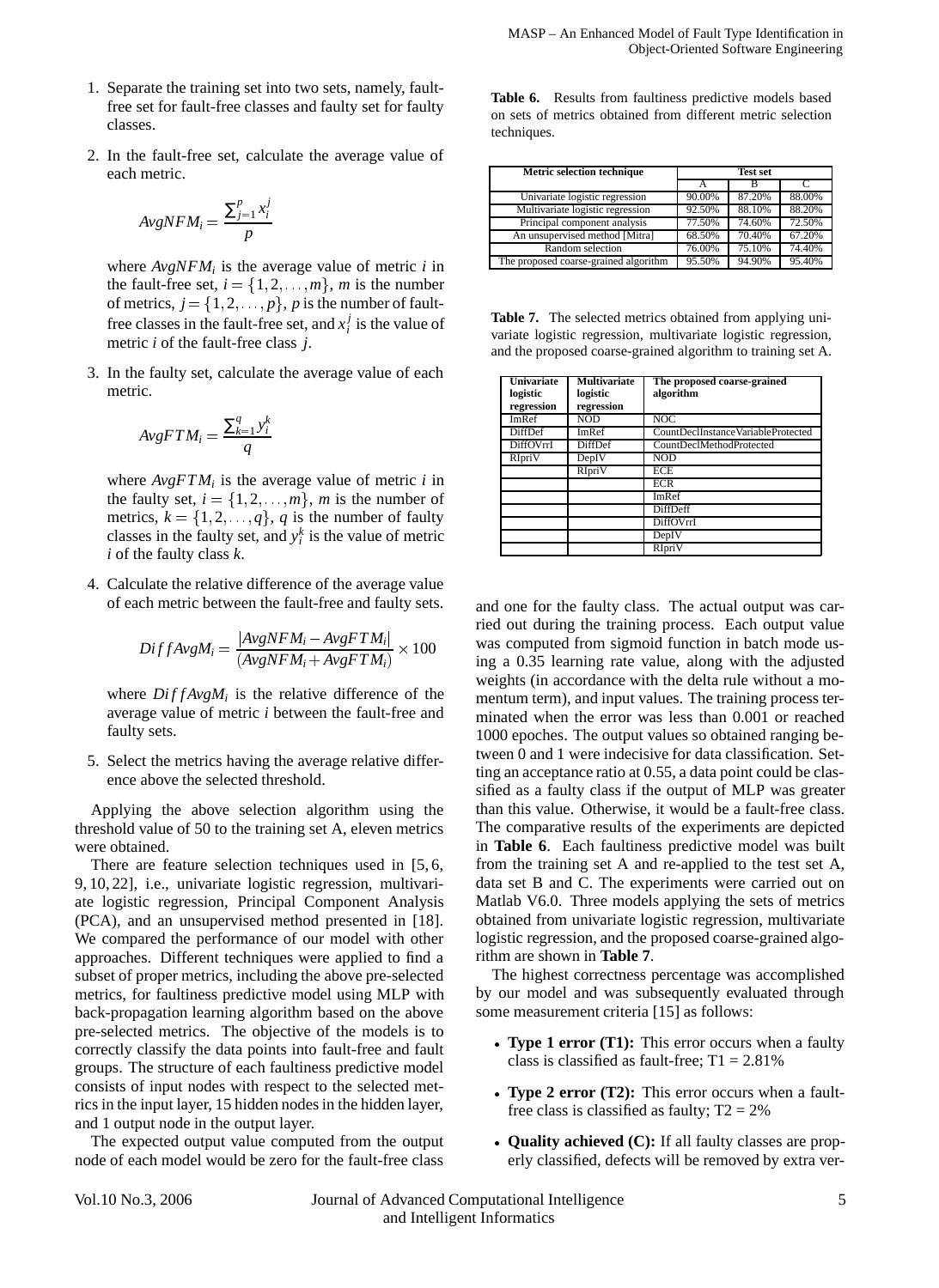ification;  $C = 95.51\%$ 

- **Inspection (I):** Inspection measures the overall verification cost by considering the percentage of classes that should be verified;  $I = 61.95\%$
- **Waste Inspection (WI):** Waste inspection is the percentage of classes that do not contain faults but are verified because they have been classified incorrectly;  $WI = 3.23%$

# **4. Fault Type Identification – A Fine-Grained Approach**

A fine-grained metric selection algorithm has been proposed. The algorithm is based on the relative difference between the value of each metric applied to faulty and fault-free classes in the training set.

1. Set initial weight of each metric to accentuate its importance.

$$
W_i^{(t)}=0
$$

where  $W_i^{(t)}$  is the weight value of metric *i* at iteration  $t, i = \{1, 2, \ldots, m\}$ , *m* is the number of metrics, and *t* is the iteration number.

2. Establish a pair of fault-free and faulty classes from the training set, each of which consists of the same corresponding set of metrics.

$$
X = \{x_1, x_2, \ldots, x_m\}, Y = \{y_1, y_2, \ldots, y_m\}
$$

where *X* is a faulty class consisting of m metrics, *Y* is a fault-free class consisting of m metrics,  $x_i$  is the value of metric *i* of the faulty class, and *yi* is the value of metric *i* of the fault-free class.

3. Calculate the relative difference of each metric pair from step 2.

$$
D_i = \frac{|x_i - y_i|}{(x_i + y_i)} \times 100
$$

where  $D_i$  is the relative difference of metric *i* among their respective classes,  $x_i$  is the value of metric  $i$ of the faulty class,  $y_i$  is the value of metric  $i$  of the fault-free class. This will prevent metric intermixing among their corresponding applicable domains.

4. Adjust the weight value of each metric according to the following conditions:

$$
IF D_i \ge \beta \text{ THEN } W_i^{(t)} = W_i^{(t-1)} + 1
$$
  

$$
ELSE W_i^{(t)} = W_i^{(t-1)} - 1
$$

where  $\beta = 50$  (in percentage) is a predefined threshold value.

**Table 8.** The combined filtered metrics.

| Metrics from coarse-grained        | Metrics from fine-grained        |
|------------------------------------|----------------------------------|
| algorithm                          | algorithm                        |
| NOC                                | <b>RUIV</b>                      |
| CountDeclInstanceVariableProtected | <b>NDTRAM</b>                    |
| CountDeclMethodProtected           | <b>NDVRM</b>                     |
| <b>NOD</b>                         | CountDeclInstanceVariablePublic  |
| <b>ECE</b>                         | CountDeclMethodPrivate           |
| <b>ECR</b>                         | <b>OVrrMet</b>                   |
| <b>ImRef</b>                       | CountDeclInstanceVariablePrivate |
| <b>DiffDef</b>                     | <b>NDVRAM</b>                    |
| DiffOvrrI                          | ECI                              |
| DepIV                              | RCOM                             |
| <b>RIpriV</b>                      | <b>NDTRM</b>                     |
|                                    | <b>CBO</b>                       |
|                                    | IndBase                          |
|                                    | <b>IdenVar</b>                   |
|                                    | <b>EDIV</b>                      |
|                                    | <b>NTIMet</b>                    |
|                                    | RCE                              |
|                                    | <b>NVIMet</b>                    |
|                                    | <b>RCI</b>                       |
|                                    | <b>NTOVrrMet</b>                 |
|                                    | RCR                              |
|                                    | NVOVrrMet                        |
|                                    | <b>RDIV</b>                      |
|                                    | <b>IPriV</b>                     |

- 5. Repeat step 2 through step 4 until all fault-free classes match with all faulty classes of the training set.
- 6. Consider the weight value of each metric, replacing negative values with zero

*IF*  $W_i < 0$  *THEN*  $W_i = 0$ 

7. Normalize all weight values

$$
W_i = \frac{W_i - \min}{\max - \min}
$$

where *max* and *min* are the maximum and minimum weight values, respectively.

8. Select the metrics with weight values above the selected threshold.

After applying the selection algorithm using the threshold value of 0.5, thirty-four relevant metrics were obtained from set A, B, and C. The metric union of all three sets yielded a combined 35 metrics, where all metrics from set A and C were identical, but B differed by only one. Note in **Table 8** that the thirty-five fine-grained selected metrics were composed of the same eleven metrics obtained from the coarse-grained algorithm in Section 3 and the newly added twenty-four metrics.

The construction of fault type identification model is based on RBFN technique and the fine-grained selected metrics as mentioned earlier. The model consists of 35 input nodes in the input layer, a number of hidden nodes in the hidden layer (this number is determined during the training process), and five output nodes in the output layer that form an output vector. The output vector denotes the type of fault in binary format as '10000', '01000',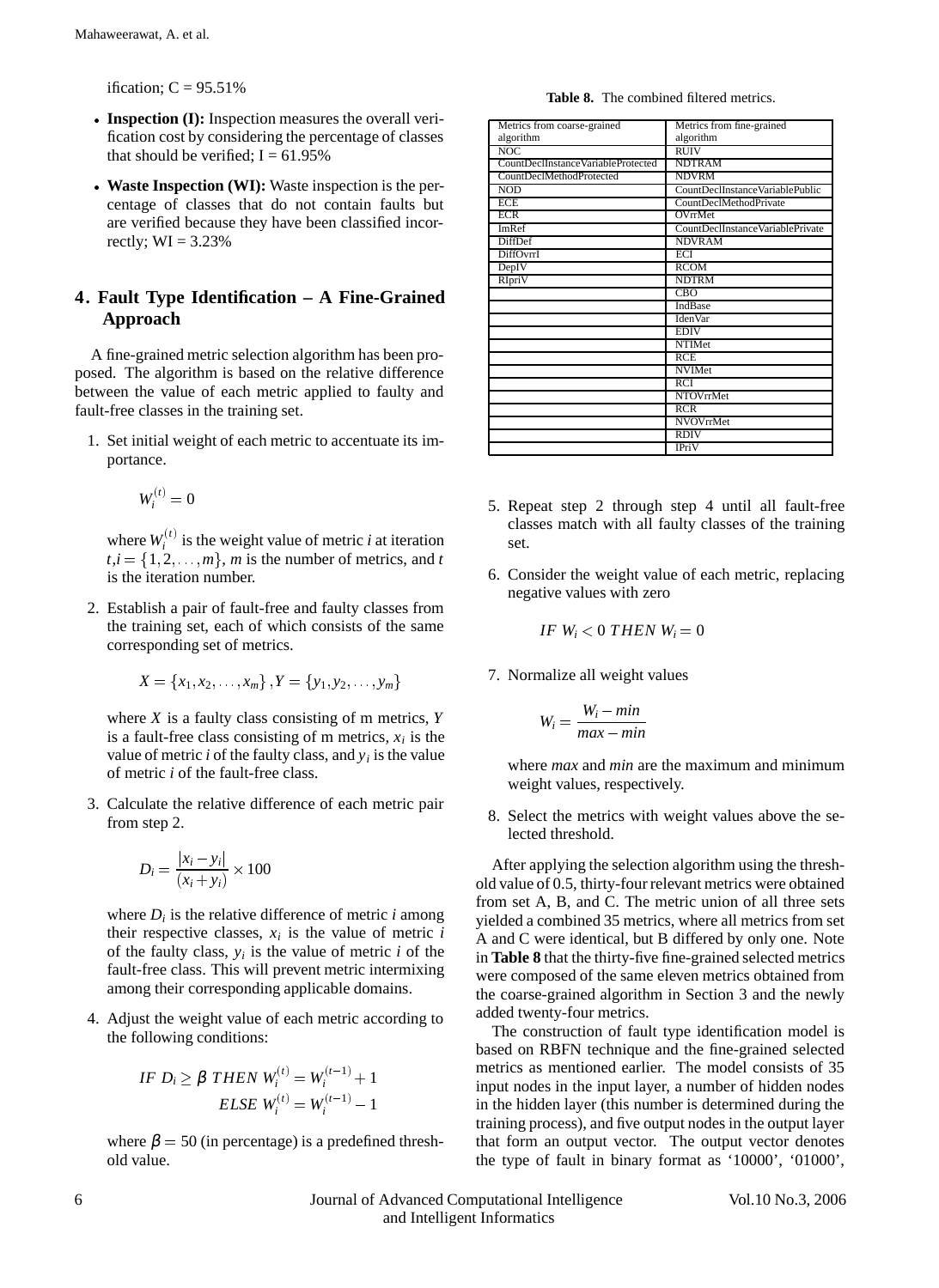**Table 9.** Results from applying the fault type predictive model to predict faulty classes.

| Fault             | <b>Predicted Fault Type</b> |                                          |     |     |     |  |  |
|-------------------|-----------------------------|------------------------------------------|-----|-----|-----|--|--|
| Category          |                             | IISD<br>SDI<br><b>SDA</b><br>SVA<br>SDIH |     |     |     |  |  |
| <b>SDA</b>        | 180                         |                                          |     |     |     |  |  |
| <b>SDIH</b>       |                             | 246                                      |     |     |     |  |  |
| <b>SDI</b>        | 20                          |                                          | 261 |     |     |  |  |
| <b>IISD</b>       | 13                          |                                          | 11  | 243 |     |  |  |
| <b>SVA</b>        |                             |                                          |     |     | 264 |  |  |
| <b>Fault-Free</b> | 40                          |                                          |     |     |     |  |  |

'00100', '00010', and '00001', representing SDIH, IISD, SVA, SDA, and SDI faults, respectively.

During the experiment, training data were used to generate the weights between the hidden layer and the output layer. If the network yielded low accuracy, the number of hidden nodes would be incremented by one. This restructuring by node-plus-one progression continued until the desired accuracy was acquired or the number of hidden nodes reached the number of training data points.

Based on the above procedures, the proposed model yielded a 91.38% prediction accuracy on faulty classes of test data from set A, all data from data sets B and C. The model was reapplied to the predicted faulty classes obtained from the faultiness predictive model and yielded the prediction accuracy of 87.60%. The reason behind the lower accuracy was that some fault-free classes were incorrectly classified as faulty classes by the faultiness predictive model in Section 4. The results shown in **Table 9** relate the actual number of each fault type and classification. Note that the effects of erroneous prediction become apparent as the fault-free classes are inferred to have SDA and SVA faults. Such caveats will impede future identification of the occurrence of these two fault types.

From the structure of the model, weights are assigned to the hidden layer and the output layer of fault type model. The weight value of each hidden node designates on which output node it would have an effect. The maximum weight value obtained from all hidden nodes that exert on a given output node indicates the dominance of the hidden node.

To explore which metrics dominate the fault type of a given hidden node that represents all 35 metrics, an algorithm is proposed as follows:

- 1. Choose a fault type to find a set of representative metrics.
- 2. Among the hidden nodes, find the one that has the most effect on fault type according to the weight values between the hidden nodes and output nodes.
- 3. Identify the set of classes from the training data where the selected fault is originated.
- 4. For each metric, calculate the difference between the metric values of a training class and a hidden node (each of which contains 35 metrics).

 $V_i^{(j,k)} = \left| c_i^k - h_i^j \right|$  $c_i^k - h_i^j$  $\mathbb{R}^n$ 



**Fig. 2.** The total difference of each metric between hidden nodes and training classes having IISD fault.



**Fig. 3.** The total difference of each metric between hidden nodes and training classes having SDA fault.

where  $V_i^{(j,k)}$  is the difference of metric *i* among training class *k* and the hidden node *j*,  $c_i^k$  is the value of metric *i* of class *k*, and  $h_i^j$  is the value of metric *i* of hidden node *j*.

- 5. Repeat step 4 for the selected fault type until all classes and hidden nodes are considered.
- 6. For each fault type, calculate the total difference of each metric value from Step 5.

$$
TotV_i = \sum_{j=1}^{m} \sum_{k=1}^{n} V_i^{(j,k)}
$$

where  $TotV_i$  is the total difference of metric *i* among all classes and hidden nodes,  $V_i^{(j,k)}$  is the difference of metric *i* among training class *k* and hidden node *j*, *m* is the number of hidden nodes for the selected fault type, and *n* is the number of training classes for the selected fault type.

7. Normalize all total difference values by

$$
TotV_i = \frac{TotV_i - min}{max - min}
$$

where *max* and *min* are the maximum and minimum total difference values, respectively.

Vol.10 No.3, 2006 Journal of Advanced Computational Intelligence 7 and Intelligent Informatics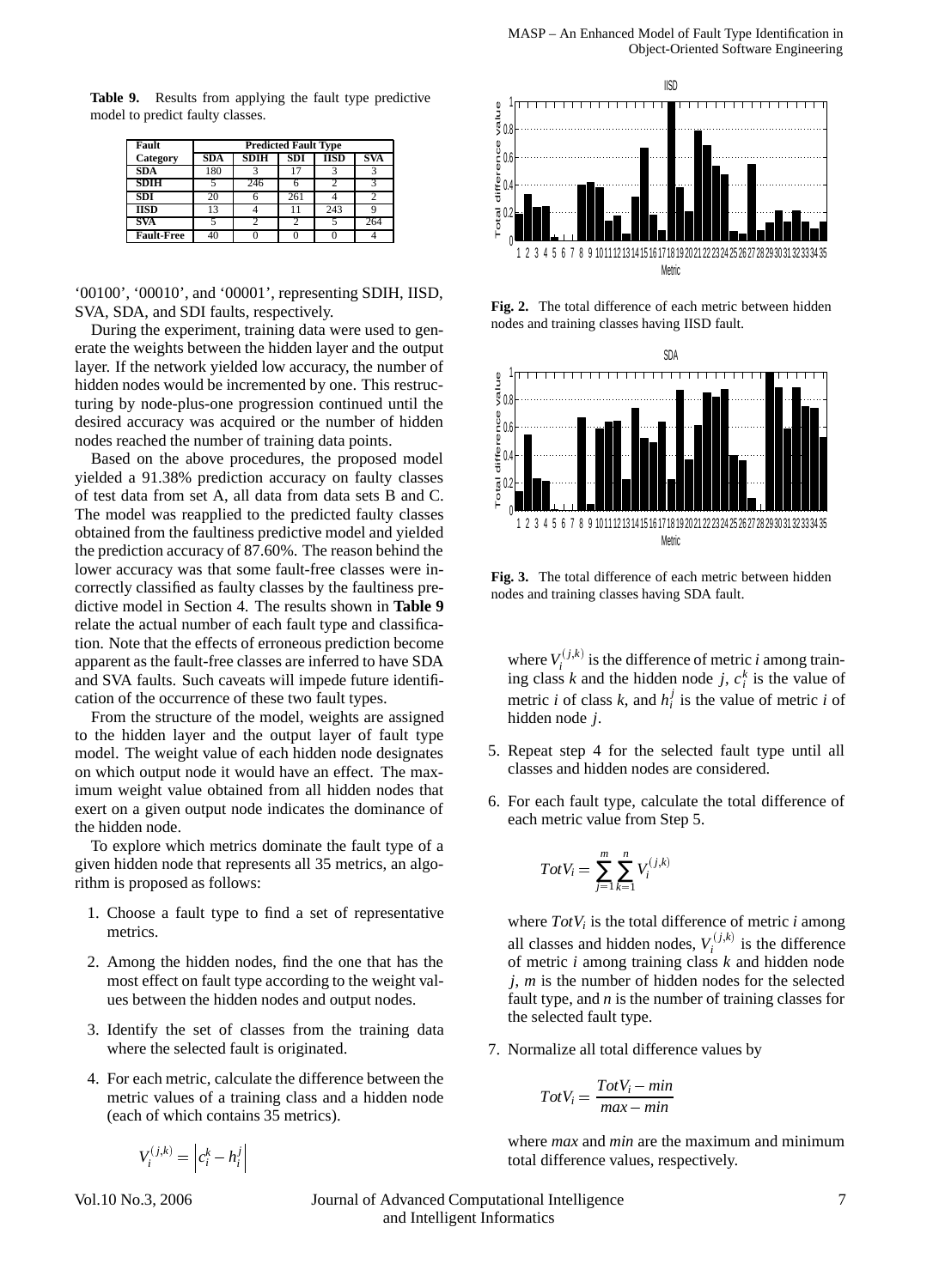

**Fig. 4.** The total difference of all metrics between hidden nodes and training classes for each fault type.

8. Repeat Steps 1-7 above until all fault types are considered.

**Figures 2** and **3** show the effects of IISD and SDA metrics have on particular fault types. The zero total difference value means that the corresponding metrics of that training class and hidden node are the same and thus has no effect on the fault type. On the other hand, if the total difference metric between the training classes and the hidden nodes is high, that metric will likely contribute to the fault prediction of the software. As depicted in **Fig.3**, the 29*th* metric represents the effect of SDA fault due to the number of variable types defined in the inherited method being called instead of the overridden method (NTIMet). In contrast, **Fig.2** shows that this metric has less effect on IISD fault.

**Fig.4** demonstrates how important all metrics are in each fault type. There are many metrics affecting SDA fault with high scale of the total difference value, while other metrics affect IISD and SVA faults at low scale of the total difference value. The importance of each metric for all fault types is shown in **Fig.5**. Notice that the 18<sup>th</sup> metric shows the highest effect of number of appearances of the pattern refining method (RDIV) [3] has on all fault types, while the 6*th* metric depicts less effect of the number of private methods declared in a class (CountDeclMethodPrivate) [1] has on every fault type.

## **5. Discussion**

The proposed coarse-grained software metric attribute selection algorithms of MASP proved to be effective in determining the significance of each metric and characterization of software faultiness. Based on the selected metrics and MLP with back-propagation learning algorithm, the proposed approach is able to predict faultiness of a class with more than 90% accuracy. According to the evaluation criteria, the faulty classes can be detected in 95.51% of test cases, the inspection cost for verification



**Fig. 5.** The total difference of all metrics between hidden nodes and training classes for all fault types.

**Table 10.** Results of fault type identification model obtained from the coarse-grained and fine-grained selected metric sets.

| <b>Test set</b> | <b>Metric set</b> |                                        |                |                                      |  |
|-----------------|-------------------|----------------------------------------|----------------|--------------------------------------|--|
|                 |                   | <b>Coarse-grained selected metrics</b> |                | <b>Fine-grained selected metrics</b> |  |
|                 | faulty classes    | predicted                              | faulty classes | predicted                            |  |
|                 |                   | faulty classes                         |                | faulty classes                       |  |
| A               | 87.00%            | 81.55%                                 | 92.00%         | 86.41%                               |  |
| в               | 88.80%            | 85.60%                                 | 90.59%         | 89.20%                               |  |
|                 | 83.46%            | 80.19%                                 | 91.09%         | 86.15%                               |  |

is 61.95%, and the waste cost is 3.23%. Only 2.81% of faulty classes are undetected.

The proposed MASP's coarse-grained metric selection demonstrates slight advantages of fault-metric classification over conventional statistical and PCA approaches. However, only the coarse-grained selected fault metrics were not enough for fault type identification, a finegrained metric selection algorithm was proposed to further extract additional relevant metrics that affect the corresponding fault type. Such preprocessing ground work establishes an effective filtering mechanism that permits higher accuracy of subsequent fault type identification as depicted in **Table 10**. The fault type predictive model applying the coarse-grained selected metrics yields an average of 85% and 82% accuracy on faulty classes and predicted faulty classes, respectively. In contrast, the predictive model obtained from the fine-grained metrics yields an average of 91% and 87% accuracy on faulty classes and predicted faulty classes, respectively. Moreover, the primary cause of the contributing fault types can also be identified by MASP's pair-wise metric comparison algorithm in Section 4. In so doing, this two-stage fault prediction technique offers not only high accuracy fault prediction outcomes, but also the corresponding fault types that contribute to the designated faults. We envision that some forms of fine grained metric preprocessing for each particular fault type should be carried out to alleviate the aforementioned caveats (as shown in **Tables 9** and **10**) and the costs incurred.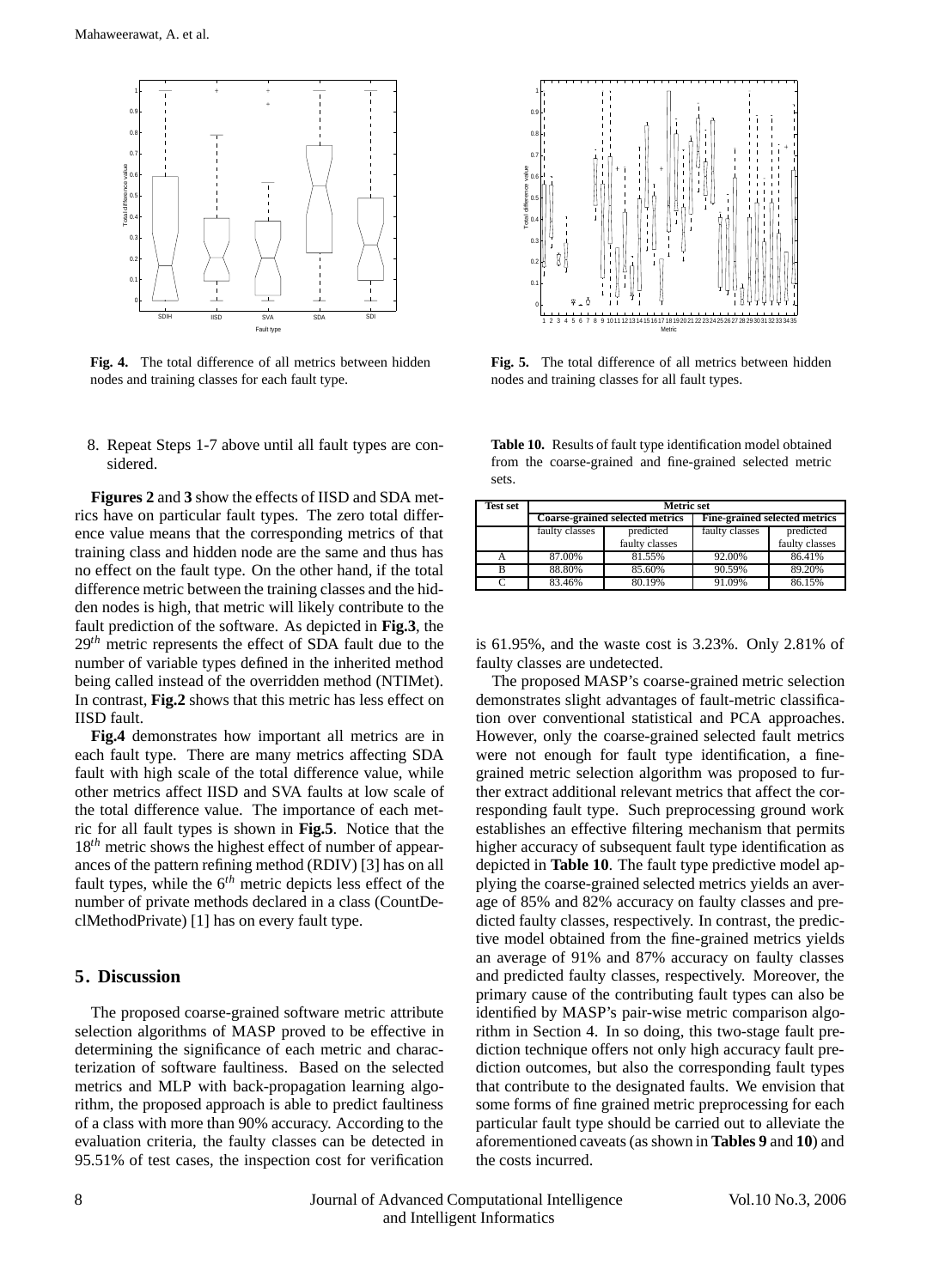# **6. Related Works**

Toshihiro Kamiya et al. [13] proposed a method to estimate the fault-proneness of the class in the early phase using several complexity metrics for objectoriented software and multivariate logistic regression analysis. They introduced four checkpoints into the analysis/design/implementation phase, and estimate the faultprone classes using the applicable metrics at each checkpoint.

In [6], a fault-proneness prediction model was built based on a set of object-oriented measures using data collected from a mid-size Java system employing logistic regression analysis.

P. Kokol et al. [14] introduced some methods for reliability prediction based on software metrics, presented the results using these methods with a large database of modules in C language. The results and methods were compared. They found that statistical and mathematical methods accurately predicted the reliability of software modules, where black box methods could not explain the reasons behind the prediction.

In [4], neural networks were proposed as an alternative technique to build software reliability growth models. A comparison between regression parametric models and neural network models was carried out and concluded that neural networks were able to provide models with small Sum Square Error (SSE) than the regression model in all considered cases.

Mie Mie Thet Thwin and Tong-Seng Quah [21] presented the application of neural networks for predicting number of faults in three industrial real-time systems based on object-oriented design metrics. Ward Network which is a backpropagation network was applied to construct a neural network model. They concluded that neural network model could predict the number of faults more accurately than multiple regression model for software engineering data.

Khaled El Emam et al. [9] employed univariate logistic regression analysis for selecting some object-oriented design metrics. The proper metrics were applied with multivariate logistic analysis to construct a model for predicting which classes in a future release of a commercial Java application would be faulty.

Lionel C. Briand et al. [5] empirically explored the relationships between existing object-oriented coupling, cohesion, inheritance measures, and the probability of fault detection in system classes during testing. Principal component analysis and logistic regression were applied to select the proper metrics and built a prediction model.

D. Glasberg et al. [11] performed empirical study with the data from a commercial Java application using logistic regression technique. They found that Depth of Inheritance Tree (DIT) is a good measure of familiarity and has a quadratic relationship with fault-proneness.

Yida Mao, H.A. Sahroui, and Hakim Lounis [17] presented an experiment to verify three hypotheses about the impact of three internal characteristics (inheritance, coupling, and complexity) of object-oriented applications on reusability. The verification was done through a machinelearning approach and the experimental results showed that the selected metrics could predict with high level of accuracy on potentially reusable classes.

Ping Yu and Tarja Systä [22] empirically validated a set of object-oriented metrics in terms of their usefulness in predicting fault-proneness. Eight hypotheses on the correlations of the metrics with fault-proneness were given and tested on a system written in Java. Validation was statistically carried out using regression analysis and discriminant analysis.

F. Fioravanti and P. Nesi [10] analyzed more than 200 different object-oriented metrics extracted from the literature with the aim of identifying suitable models for detection of fault-proneness of classes. The work had been focused on identifying models that could detect as many faulty classes as possible and, at the same time, models that were based on a manageable small set of metrics. To reach their goal, principal component analysis was applied to find the subset of metrics and multivariate logistic regression analysis to construct the models.

Besides the prediction of fault-proneness in objectoriented software, fault type is also detected in [2]. Roger T. Alexander et al. defined a set of experiments, encompassing relative effectiveness of several coupling-based OO testing criteria and branch coverage. All OO testing criteria were more effective at detecting faults due to the use of inheritance and polymorphism than branch coverage.

# **7. Conclusion**

The application of neural networks in predicting software faults requires enormous amounts of data. Analyzing the data is a major undertaking that must be carried out with the help of proper models. This study proposes a two-stage fault prediction model called MASP model. The first stage involves coarse-grained metric selection and faultiness prediction. The next stage performs fault identification by means of RBFN to categorize the faults according to several defined fault types based on the finegrained selected metrics.

Some approaches have been explored to enhance the predictive model. The first possibility is to add more parameters. However, it is very difficult to find a proper set of parameters that can represent the characteristics of each fault type. Second, proper data and metrics classification techniques (preprocessing) enhance not only the efficiency of the training process, but also the performance of the predictive model in terms of precision. Accurate predictions obtained from such a good reliability model eventually lead to higher efficiency of software process and quality of resulting software products.

## **Acknowledgements**

This research is financially supported by The Office of Higher Education Commission, Ministry of Education, Thailand.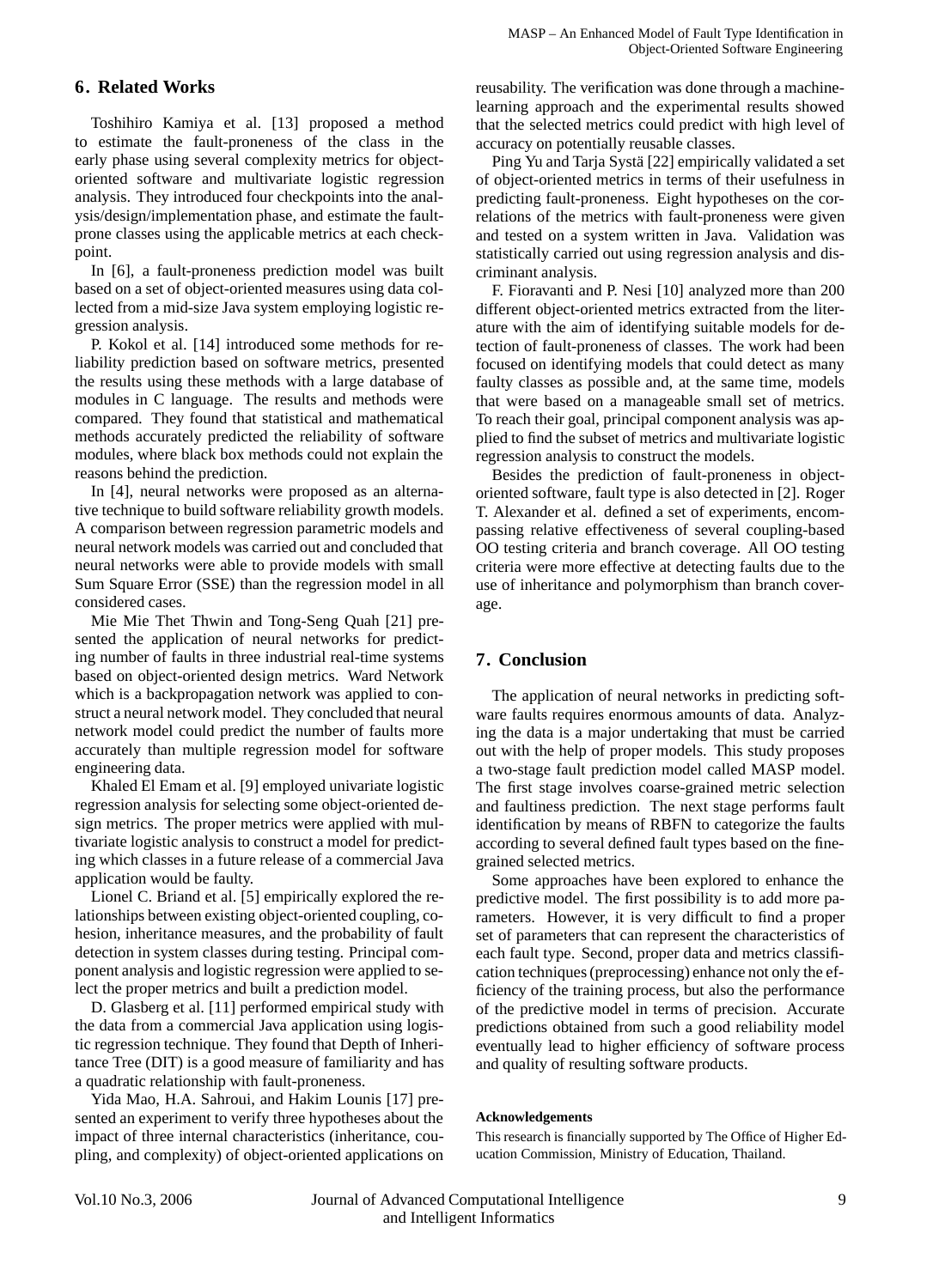#### **References:**

- [1] "Understand for C++," Scientific Toolworks, Inc., St. George, Utah, http://www.scitools.com.
- [2] R. T. Alexander, J. Offutt, and J. M. Bieman, "Fault Detection Capabilities of Coupling-based OO Testing," In Proceedings of the 13<sup>th</sup> International Symposium on Software Reliability Engineering (IS-SRE'02), pp. 207-218, November, 2002.
- [3] R. T. Alexander, J. Offutt, and J. M. Bieman, "Syntactic Fault Patterns in OO Programs," In Proceedings of the Eight International Conference on Engineering of Complex Computer Software, pp. 193-202, December, 2002.
- [4] S. H. Aljahdali, A. Sheta, and D. Rine, "Prediction of Software Reliability: A Comparison between Regression and Neural Network Non-Parametric Models," In Proceedings of IEEE International Conference on Computer Systems and Applications (AICCSA'01), pp. 470-473, June, 2001.
- [5] L. Briand, J. Wüst, and J. W. Daly, "Exploring the Relationships between Design Measures and Software Quality in Object-Oriented Systems," Journal of Systems and Software, 51, pp. 245-273, 2000.
- [6] L. C. Briand, J. Wüst, and J. W. Daly, "Assessing the Applicability of Fault-Proneness Models Across Object-Oriented Software Projects," IEEE Transactions on Software Engineering, 28(7), pp. 706-720, 2002.
- [7] S. R. Chidamber, and C. F. Kemerer, "A Metrics Suite for Ob-ject Oriented Design," IEEE Transactions on Software Engineering, 20(6), pp. 476-493, 1994.
- [8] P. Eklund, and L. Kallin, "Fuzzy Systems," Lecture Notes prepared for courses at the Department of Computing Science at Umeå University, Sweden, February, 2000.
- [9] L. Emam, J. Wüst, and J. W. Daly, "The Prediction of Faulty classes Using Object-Oriented Design Metrics," Journal of Systems and Software, 56, pp. 63-75, 2001.
- [10] F. Fioravanti, and P. Nesi, "A study on fault-proneness detection of Object-Oriented systems," In Proceedings of the fifth Conference on Software Maintenance and Reengineering (CSMR'01), pp. 121- 130, March, 2001.
- [11] D. Glasberg, and K. E. Emam, "Validating Object-Oriented Design Metrics on a Commercial Java Application," Technical Report NRC/ERB-1080, September, 2000.
- [12] S. Haykin, "Neural Networks," Prentice Hall, the United States of America, 1999.
- [13] T. Kamiya, S. Kusumoto, and K. Inoue, "Prediction of Fault-Proneness at Early Phase in Object-Oriented Development," In Proceedings of the Second IEEE International Symposium on Object-Oriented Real-Time Distributed Computing, pp. 253-258, May, 1999.
- [14] P. Kokol, V. Podgorelec, M. Zorman, and M. Šprogar, "An Analysis of Software Correctness Prediction Methods," In Proceedings of the Second Asia-Pacific Conference on Quality Software (APAQS'01), pp. 33-39, December, 2001.
- [15] F. Lanubile, "Evaluating Predictive Models Derived From Software Measure," Journal of Systems and Software, 38(1), pp. 225-234, 1996.
- [16] A. Mahaweerawat, P. Sophatsathit, and C. Lursinsap, "Software Fault Prediction Using Fuzzy Clustering and Radial-Basis Function Network," In Proceedings of the International Conference on Intelligent Technologies, InTech/VJFuzzy'2002, pp. 304-313, December, 2002.
- [17] Y. Mao, H. A. Sahraoui, and H. Lounis, "Reusability Hypothesis Verification Using Machine Learning Techniques: a case study," In Proceedings of the 13<sup>th</sup> IEEE International Conference on Automated Software Engineering, pp. 84-93, October, 1998.
- [18] P. Mitra, C. Murthy, and S. K. Pal, "Unsupervised Feature Selection Using Feature Similarity," IEEE Transactions on Pattern Analysis and Machine Intelligence, 24(3), pp. 301-312, 2002.
- [19] J. D. Musa, A. Iannino, and K. Okumoto, "Software Reliability Measurement, Prediction, Application," McGraw-Hill Book Company, the United States of America, 1987.
- [20] J. Offutt, and R. Alexander, "A Fault Model for Subtype Inheritance and Polymorphism," In 12<sup>th</sup> International Symposium on Software Reliability Engineering, pp. 84-95, November, 2001.
- [21] M. M. T. Thwin, and T.-S. Quah, "Application of Neural Network for Predicting Software Development Faults Using Object-Oriented Design Metrics," In Proceedings of the 9<sup>th</sup> International Confer-<br>ence on Neural Information Processing, pp. 2312-2316, November, 2002.
- [22] P. Yu, and T. Systa, "Predicting Fault-Proneness using OO Met-rics An Industrial Case Study," In Proceedings of the Sixth European Conference on Software Maintenance and Reengineering (CSMR'02), pp. 99-107, March, 2002.



**Name:** Atchara Mahaweerawat

#### **Affiliation:**

Advanced Virtual and Intelligent Computing Center (AVIC), Department of Mathematics, Faculty of Science, Chulalongkorn University

#### **Address:**

Phyathai Road, Patumwan, Bangkok 10330, Thailand **Brief Biographical History:**

2000-present Advanced Virtual and Intelligent Computing Center (AVIC), Department of Mathematics, Faculty of Science, Chulalongkorn University 2004 Visiting Student, Department of Electrical and Computer Engineering, University of Alberta, Canada

**Main Works:**

 A. Mahaweerawat, P. Sophatsathit, and C. Lursinsap, "Software Fault Prediction Using Fuzzy Clustering and Radial-Basis Function Network," In Proceedings of the International Conference on Intelligent Technologies, InTech/VJFuzzy'2002, pp. 304-313, December, 2002.

 A. Mahaweerawat, P. Sophatsathit, C. Lursinsap, and P. Musilek, "Fault Prediction in Object-Oriented Software Using Neural Network Techniques," In Proceedings of the International Conference on Intelligent Technologies 2004, InTech'04, pp. 27-34, December, 2004.



Peraphon Sophatsathit

#### **Affiliation:**

**Name:**

Advanced Virtual and Intelligent Computing Center (AVIC), Department of Mathematics, Faculty of Science, Chulalongkorn University

### **Address:**

Phyathai Road, Patumwan, Bangkok 10330, Thailand **Brief Biographical History:**

1994-1997 National Electronics and Computer Technology Center (NECTEC), Bangkok, Thailand

1997-present Department of Mathematics, Faculty of Science, Chulalongkorn University

#### **Main Works:**

 N. Arch-int, P. Sophatsathit, and Y. Li, "Ontology-Based Metadata Dictionary for Integrating Heterogeneous Information Sources on WWW," Journal of Research and Practice in Information Technology, Vol.35, No.4, pp. 285-302, November, 2003.

 S. Nakkrasae, and P. Sophatsathit, "An RPCL-Based Indexing Approach for Software Components Classification," International Journal of Software Engineering and Knowledge Engineering, Vol.14, No.5, pp. 497-518, October, 2004.

 S. Sai-ngern, C. Lursinsap, and P. Sophatsathit, "An address mapping approach for test data generation of dynamic linked structures,' Information and Software Technology Journal, Vol.47, Issue 3, pp. 199-214, March 1, 2005.

#### **Membership in Learned Societies:**

IEEE